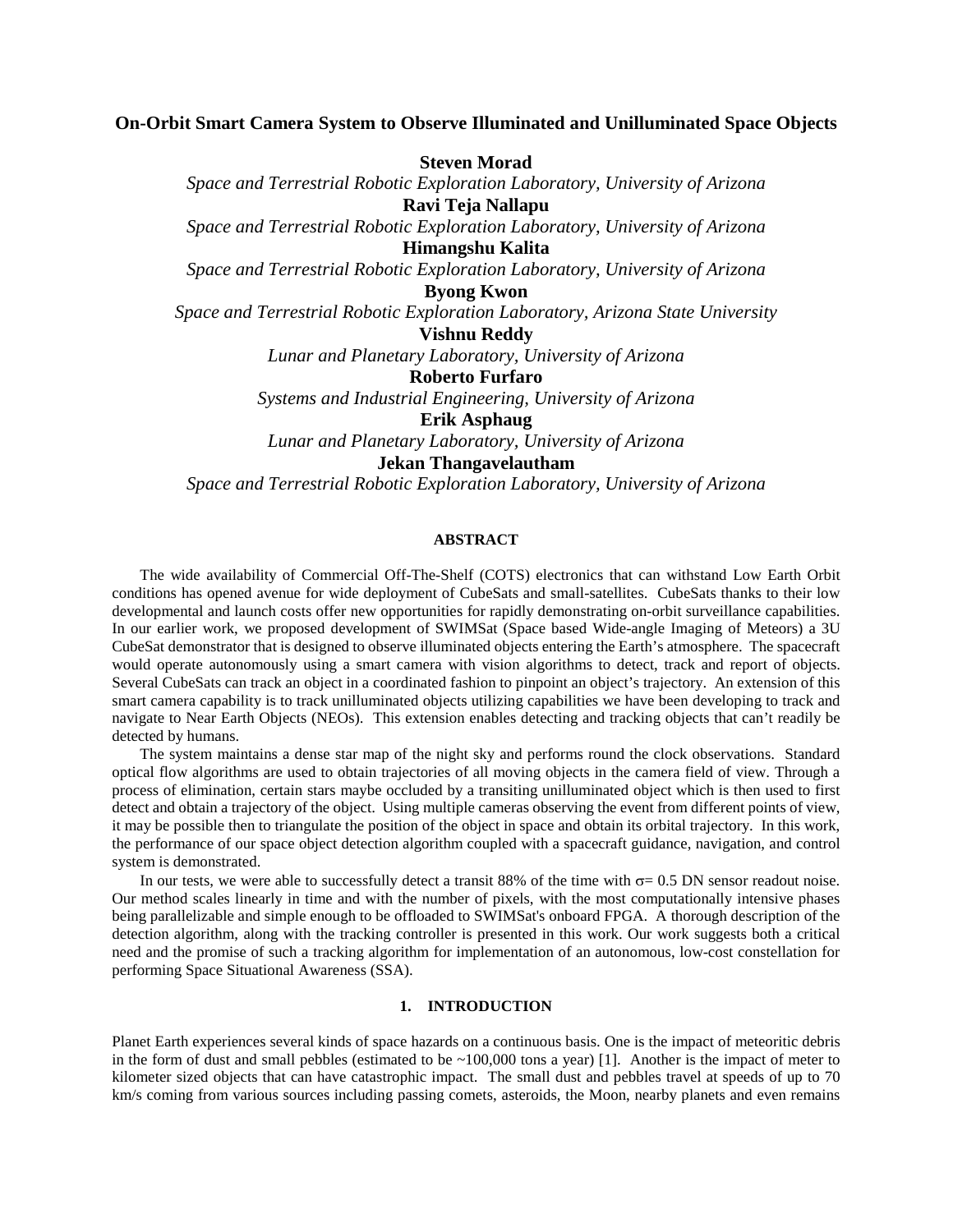of interstellar dust. Much of these pebbles and dust particles ablate, vaporizing or shattering in the earth's atmosphere. However, in space, these particles pose a serious hazard to satellites and human spacecraft. The flux of this debris has varied greatly in time, and may be experiencing a considerable upturn in the present day [2]. Attempts to begin detection and tracking of these objects as they enter the atmosphere can provide meaningful data of their source, composition and threat magnitude.

Objects ~1-50 m diameter may be impacting an order of magnitude more frequently than usual, perhaps due to recent breakups or other dynamical events [2]. Most recent of the larger space rocks is the ~17 m diameter LL5 chondrite that exploded over Chelyabinsk, Russia in Feb. 2013, from which a 0.5-ton fragment was recovered [3-4].

Over the 20-year interval 1994-2013, US government sensors recorded at least 556 bolide events of various energies, as shown in Fig. 1 (from neo.jpl.nasa.gov). The times (day/night) and energies of events are pictured by orange or blue circles respectively. The largest dots, around 100,000 GJ, correspond to ~20 kT explosions. Most of the energy of such events goes into the fireball, the ablating trail, the sonic boom, and the vaporization of the material. The most immediately visible part of a fireball is the impact flash itself, which can last for seconds to tens of seconds depending on the size and the impact angle preceded by the ablating trail. Assuming, conservatively, that only 3% of the impact energy goes into the visible flash, then the visible peak brightness of a 1 m class event, with a kinetic energy of 0.1 kT, is about equal to a thousand lightning strikes going off at once [2].

The rapid miniaturization of electronics, sensors, actuators and exponential growth in computational capability of microprocessors all have enabled small-spacecraft such as CubeSats. For the cost of several-hundreds of thousands of dollars, it is now possible to launch several space observatories that avoid the limits of ground observatories from occlusion, weather and atmospheric distortion. Utilizing several space observatories, it is possible to perform multipoint observation that enable measuring the kinetics of moving objects such as meteors. Using these advances, we hope to bridge the theoretical with the get a clearer picture and dangers of the meteor and Near Earth Object phenomena. In this



observational and computational sciences to Fig. 1. Meteor impacts events totaling more than 500 from 1994 to 2013 recorded using US government sensors.

paper, we propose an autonomous and efficient method of detecting and tracking meteors and NEOs that do not emit enough light to be visible to CubeSat-grade visible-light sensors. Importantly, using these techniques, the spacecraft can detect and track meteors well before they enter the ablation phase in the atmosphere. In the following sections, we present background and related work, followed by a system overview of the SWIMSat mission, followed by presentation of the unilluminated object detection algorithm, results and discussions.

### **2. BACKGROUND AND RELATED WORK**

An important source of meteors are particles released from comets during their perihelion passage, or remains of asteroids upon collision. Some of these meteors are considerable in size and occur regularly in the form of annual meteor showers. Meteors also trace their origin to the Moon and nearby planets, escaping these bodies from an impact event. Other meteor traces their origin to Near Earth Objects (NEOs), the main asteroid belt, the Kuiper belt and to inter-stellar dust. Meteor more than 1 mm are known to have enough surface to mass ratio to ablate through the earth's atmosphere. Large meteors can survive (Fig. 2) the journey to Earth's surface and are referred to as meteorites.

The meteoroid as it enters the Earth's atmosphere losses mass due to sputtering due to high-energy collision with rarefied atmospheric gases [5-7]. As the meteor then enters exponentially increasing atmospheric density, it undergoes rapid heating and may undergo ablation [8]. Ablation occurs only if the particle reaches sufficiently high temperatures. Combination of the high temperatures and atmospheric forces may cause fragmentation. Most particles in the size range of 0.1 – 10 cm ablate at 70 and 100 km altitude. It is therefore of utmost importance to be able to fully track a meteor entering Earth before it starts to ablate. This enables more accurate estimates of energy released.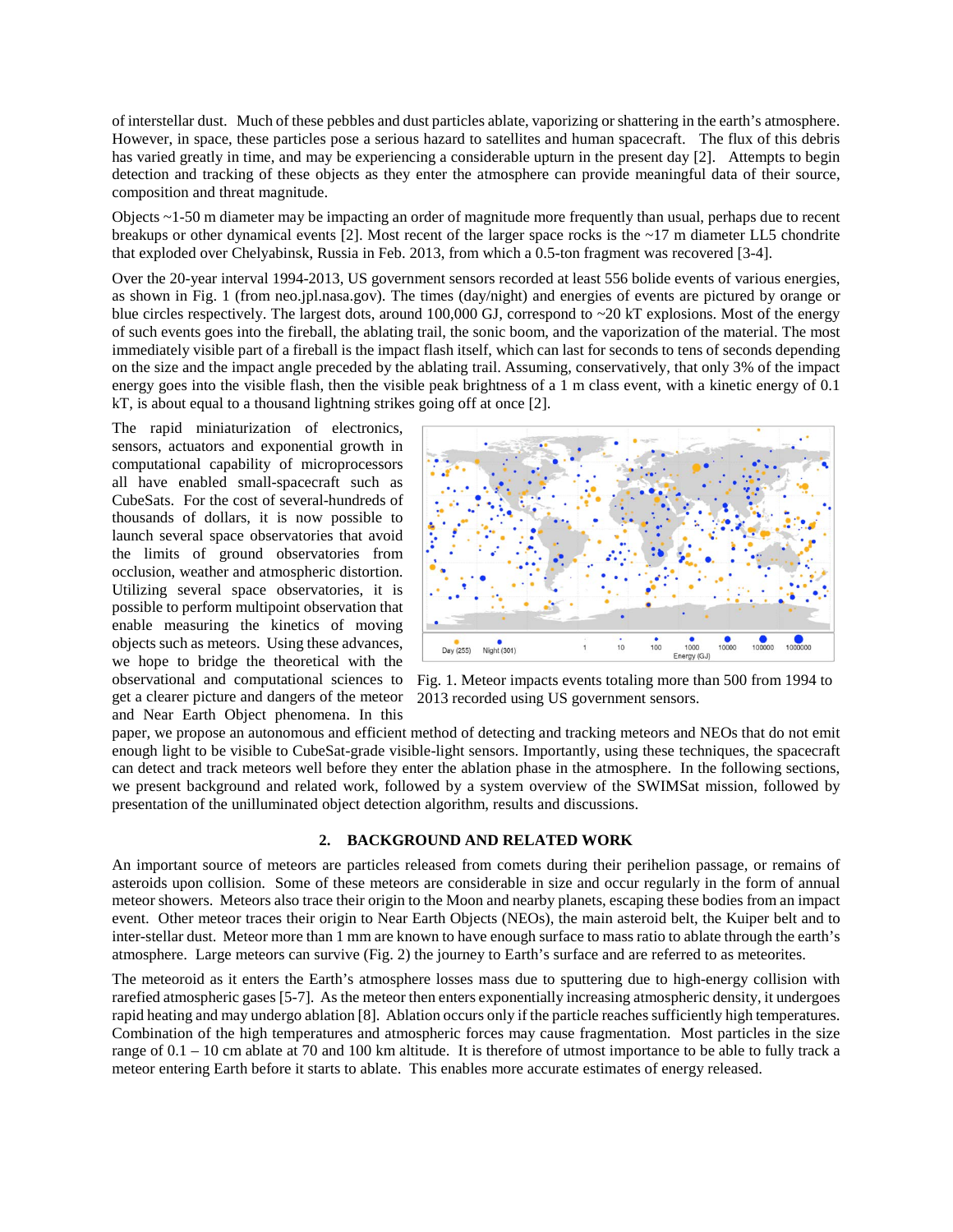Conventional methods for meteor and Near Earth Object (NEO) detection involve identify streaks as the meteor is ablating. Shin et al. uses a RAndom SAmple Consensus (RANSAC) method to obtain a linear trajectory for NEOs from visible streaks [9]. Another more sophisticated approach is called transit photometry and has been widely used to discover exoplanets. This same technique is being demonstrated here to detect Near Earth Objects and unilluminated meteors.



Fig. 2. (Left) Chelyabinsk Meteor trail first detected by Chinese Geostationary satellite, Feng-Yun 2D (positioned at 86.5°E) 12 min after trail formation. (Right) Observed meteor entry from ground.

McInroy et al. discuss visual silhouetting as a method for tracking via boundary generation [10]. The boundary expands by adding thick line segments to the boundary, while we fit a single line.

In our approach, we make a simple assumption, expecting the entire transit to appear as a single line, but it is our understanding that by limiting the trajectory to a single line increases robustness to sensor noise. In contrast, McInroy et al. [10] method requires the shape of the object being detected and tracked known beforehand, as the initial search phase fits a polygon to the image. This is not directly applicable to meteors as they appear with no forewarning.

Ground observation of meteors are affected by limited field of view of the observing instruments. As a result, the event may not be fully observed from the ground. Complete observations of the event can provide a holistic understanding of the origin, the evolution and end of a meteor as it enters the earth's atmosphere. Being able to observe the fully evolution of the meteor entry can give tell-tale clues of compositional differences between cometary and asteroid meteors. An additional challenge to ground based observations is the atmospheric disturbances, and occlusions. The procedures and challenges for ground based observations are described in [11]. These challenges can be overcome by high-altitude or space based observations of meteors. Notable high-altitude observations of the Leonid shower were conducted in 1998 [12] and 1999 [13], where the observations were made from an aircraft equipped with cameras, LIDARS, and spectrographs. The success of this mission provided scope for successor missions [14-15]. However, aircraft missions are specifically timed to a meteor event, and hence cannot be the solution for long-term, large-scale meteor monitoring.

There lacks a dedicated satellite network to observe and characterize meteor impacts in the upper atmosphere. This would require selection of camera with right wavelength to pick up hot meteor trails and other distinct characteristics of meteor impacts, and be optimized to detect and track fireball clouds that persist for hours after the explosion. Current data is gathered from other satellites that happen to catch a glimpse of a meteor event. Long, dedicated observation time will help to quantify the true effect of these meteor impacts onto Earth, their frequency, size and some basic characterization regarding the meteor trail that is created [4]. We are developing SWIMSat as prototype CubeSat nodes to enable detection and tracking of meteors from Low Earth Orbit (LEO). In the following section, we present an overview of the SWIMSat mission concept followed by the vision algorithm.

### **3. SWIMSAT MISSION CONCEPT**

The proposed spacecraft design has matured thanks to a Phase A/B design study contract with the US Airforce through the University Nanosatellite Program (UNP). The contract enabled the design team to bring the design from an early concept to a refined design approaching Critical Design Review [16-18]. Significant development work occurred that identified the major contributions in the project including selection of the right cameras for wide angle and narrow angle observation, the right computer interface to perform timely autonomous detection of the meteor events, inaddition to development of meteor detection algorithms. All subsystems achieved brass-board maturity (i.e. early working prototypes that can be tested in the laboratory under controlled conditions).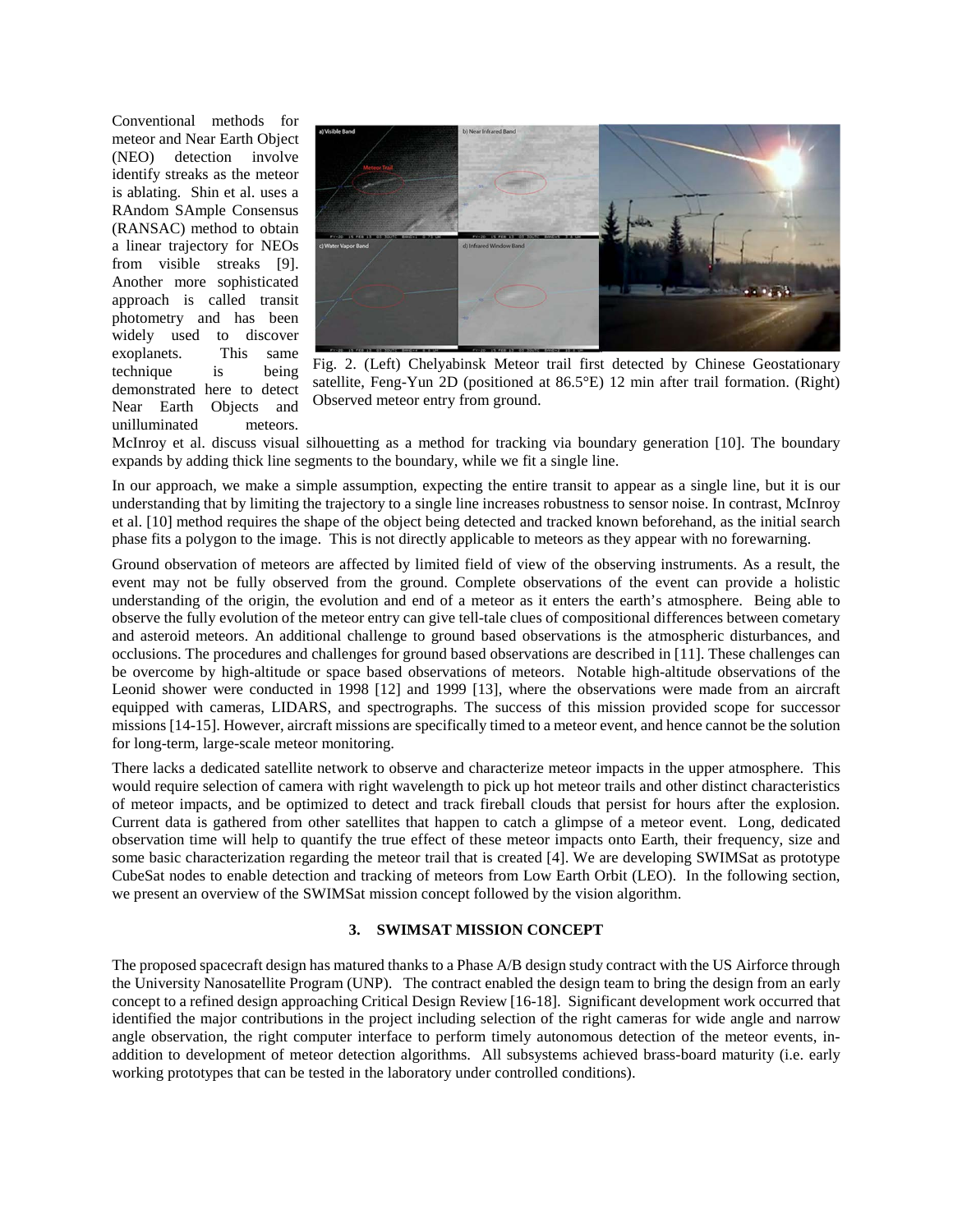## **3.1 SPACECRAFT**

The proposed SWIMSat nodes consists of two CubeSats, each a 3U (10 cm  $\times$  10 cm  $\times$  34 cm) spacecraft (Fig. 3) with a mass of 4 kg. The pair of spacecraft will be located in Low Earth Orbit and will be able to observe meteors within a 200 km diameter area. Each spacecraft will be at the same altitude but be at approximately 25 km separation distance (determined during deployment). Each CubeSat will be equipped with two science imagers, namely a Wide-Angle Camera (WAC) and a Narrow Angle Camera (NAC). Each camera will use Sony CMOS detectors that can be set to 1.3 to 36 Megapixels resolution.

Each CubeSat will use the WAC to autonomously scan for meteor events. Once a meteor is detected, the spacecraft will instantly rotate  $90^{\circ}$  to point the NAC and continue to track the meteor event. The NAC will enable zoomed observation of the meteor. Upon autonomous detection and tracking by one of the CubeSats, the second CubeSat will be called by the first CubeSat to track the same meteor. Once the two CubeSats continue to monitor the incoming object, they will be able to determine object position, velocity, deceleration, and angle of entry into the atmosphere. Detailed event reports will be transmitted down to ground in real-time.



Fig. 3.SWIMSat CubeSat Node Layout.

Each spacecraft will be powered using body-mounted Spectrolab solar cells containing triple junction cells providing an average of 7 W of power during daylight. The system will charge a 78 Whr GOMSpace Lithium Ion battery. Depth of discharge will not exceed 50 % to maximize battery capacity and life. Power subsystem design suggests that it is sufficient for mission needs (see Table 1). The on board Attitude Determination Control System (ADCS) consists of the Maryland Aerospace MAI-400 that combines a suite of sensors such as two horizon sensors, MEMS IMU, 3 reaction wheels and 3 magneto-torquers. The system permits pointing at  $1-2^{\circ}$  with 3-axis stabilization.

This unique 3U CubeSat design provides robust system margins (see Table 1). Note the budget includes 10% component margin. The spacecraft uses a ISIS Command and Data Handling (C&DH) computer board that contains an extremely power-efficient ARM 9 processor, with spacecraft watchdog functions and overall control of navigation, communication and control. The ISIS CD&H has 6-levels of watchdog that enable robust handling of Single Event Upsets (SEUs). The spacecraft will use the Beaglebone Black combined with the Beagle Bone Cape containing a Xilinx Spartan 6 LX9 FPGA board for rapid image processing. The Beagle Bone Black + Cape has been flown on the RadSat CubeSat mission and is TRL 9.

Transmitting down all of the captured video will heavily tax the spacecraft due to the high power required for data transmission. This also presents challenges for thermal control. In addition, it will require ground operators to be constantly on-watch which is logistically complex. Therefore, these challenges require the spacecraft software perform data reduction and enable autonomous detection, tracking and reporting of critical events. Beagle Bone Black with Black Cape FPGA board is well designed for this task, especially because it can be used to easily parallelize computational processes.

The spacecraft will utilize NSL EyeStar-D2 Duplex Globalstar and UHF/VHF radio system for communication. The Globalstar radio permits near-real-time communication with the spacecraft no matter where it is orbiting the planet. The radio has a data rate of 700 Bytes/second which adds up to 60 MB over 24 hours. This is comparable to a S-band transmitter operating at 3 Mbits with transmit time of 3 minutes per day. However, this avoids the cost of setup and maintaining an S-band ground station.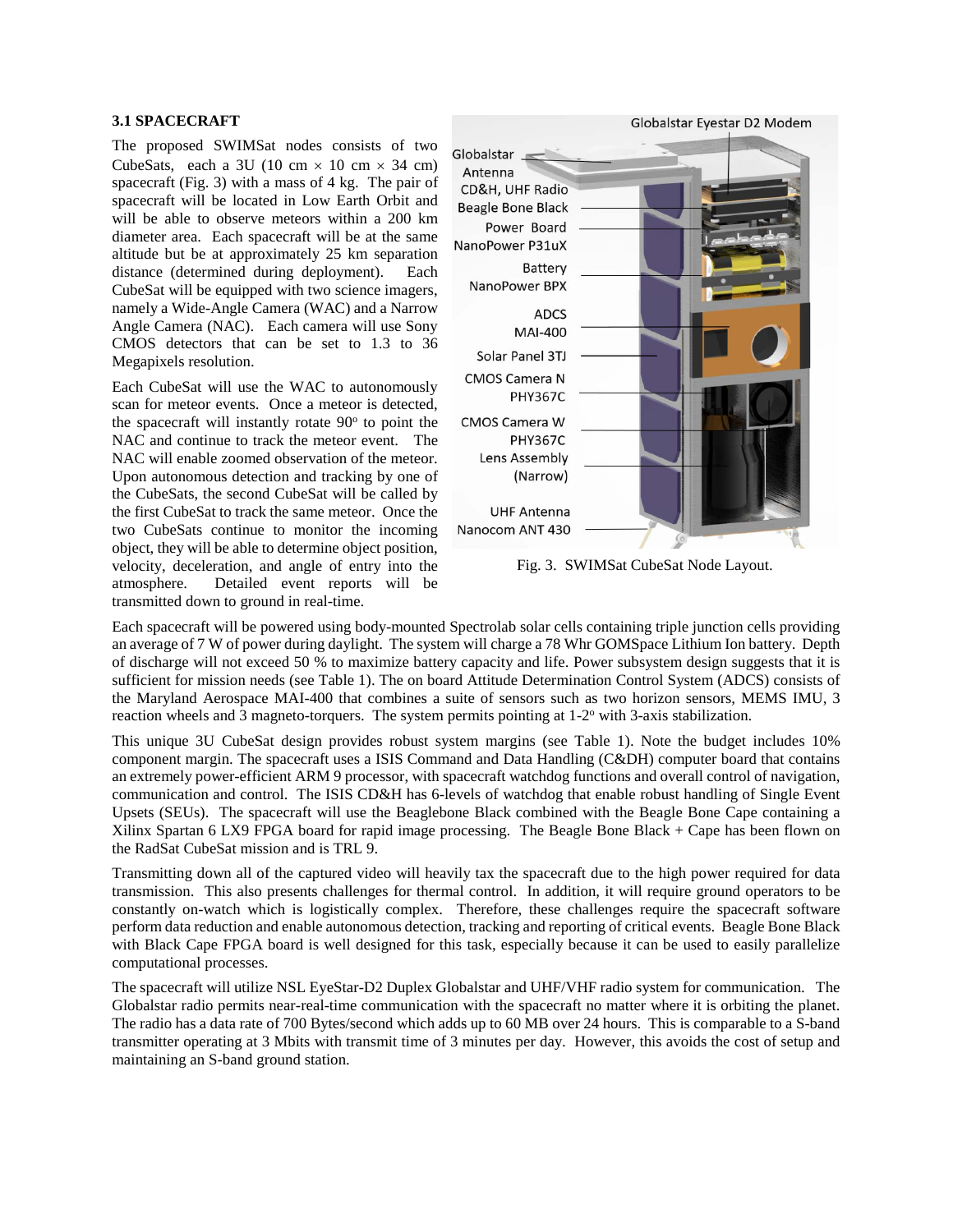Electronics and all other thermal sensitive components will be located on top of the craft. High heat producing components are isolated and are located well away from other temperature sensitive electronics. The heat from internal

components (using a metabolic heating strategy), in combination with resistive heaters will maintain a temperature of 0 to 45  $^{\circ}$ C. Critical thermal vacuum cycling tests will be performed to verify the as-built thermal design. The spacecraft will contain a deployable radiator to radiate excess heat from the Globalstar radio into space.

The proposed spacecraft design borrows many elements from AOSAT I (CubeSat centrifuge mission to operate in Low Earth Orbit) [19-21] that will be launched in 2019, including use of common bus components, computer, power system and attitude control software.

| Table 1. SWIMSat Node Systems Budgets |  |
|---------------------------------------|--|
|---------------------------------------|--|

| <b>System</b>           | <b>Mass</b> | Volume        | Avg. Power |
|-------------------------|-------------|---------------|------------|
|                         | (kg)        | $\text{cm}^3$ | (W)        |
| Communications          | 0.3         | 500           | 0.5        |
| <b>Onboard CPUs</b>     | 0.2         | 50            | 2          |
| Instruments             | 0.9         | 450           | 2          |
| Power Conv.             | 0.45        | 600           | 0.5        |
| Attitude Det. & Control | 0.76        | 500           | 2          |
| Structure               | 0.45        | 250           |            |
| Thermal                 | 0.1         | 50            | 0.1        |
| Total                   | 3.0         | 2400          | 7.1        |
| Margin                  | 22 %        | 20 %          | 14 %       |

## **3.2 CONCEPT OF OPERATIONS**

A concept of operations for the proposed spacecraft is shown in Fig. 4. The spacecraft will be launched into a Low Earth Orbit (LEO) of 420 to 650 km altitude on a 12-month primary mission. As a baseline, we presume the CubeSats will be deployed from the International Space Station. The first month will be spent calibrating the instruments and testing all subsystems to ensure the system is fully operational. This will include collective calibration between the two CubeSats to pinpoint position of objects being tracked by both spacecraft. After two months, the pair of CubeSats will be ready to perform monitoring and tracking of meteor and NEO events. This will give us an opportunity to fully test the detection algorithms.



Fig. 4. SWIMSat Concept of Operations

The spacecraft upon autonomous detection of meteors and NEOs will send thumbnail pictures and critical data of the event by using the Globalstar radio. This will be followed by tracking video and higher quality still-shots of the event from start to finish or when the CubeSats loses track of the event. Critical data about each event will be published including magnitude, position, entry angle into the atmosphere, velocity, acceleration and estimate of impact altitude.

Along the way, with operational experiences, improvements will be made to reduce false positives with the detection algorithm. The collected data will be compiled into datasets available to the science community for evaluation with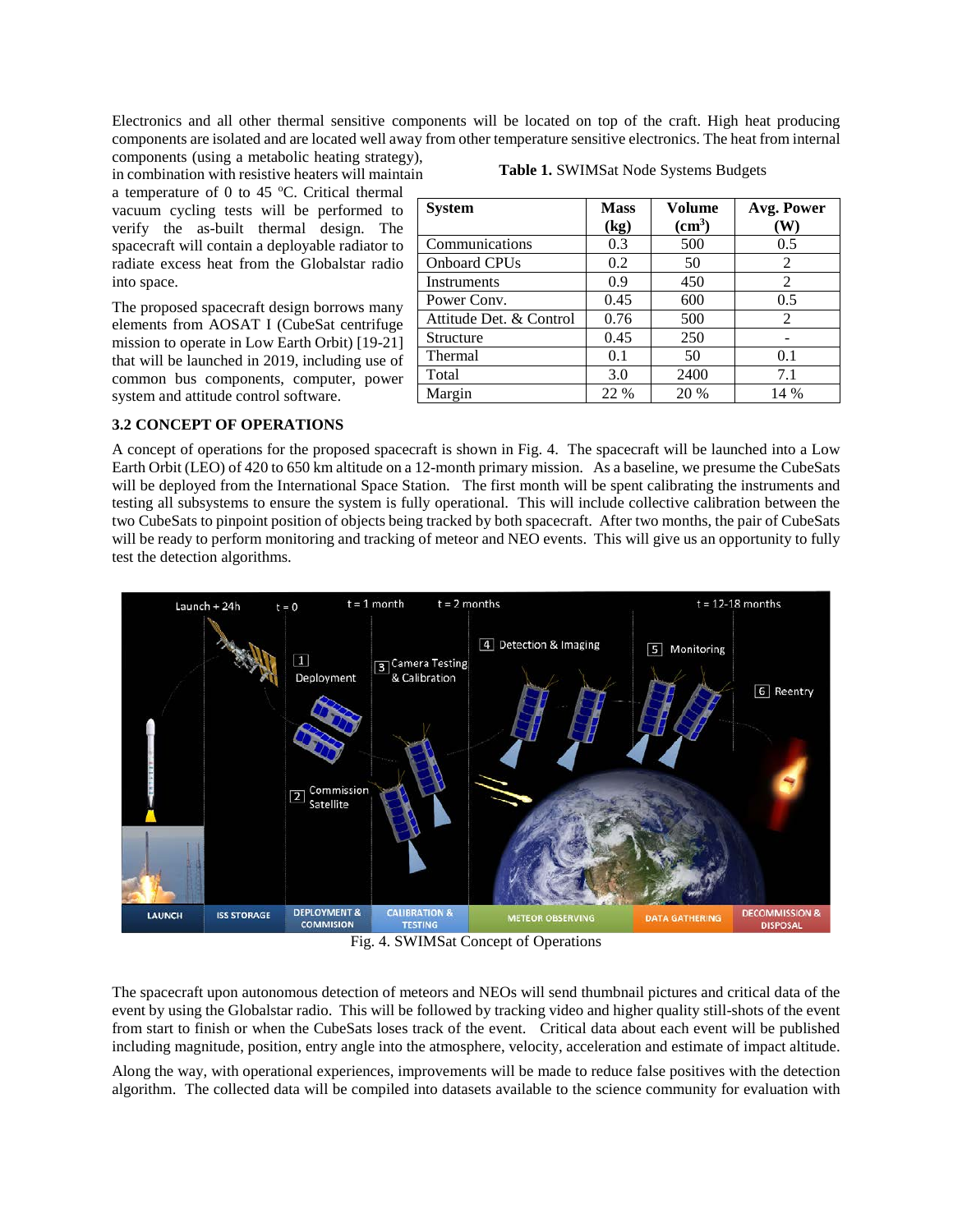other software. After 12-18 months the spacecraft will have entered a fast degrading orbit and will undergo mission disposal. In the following section we present the autonomous object detection algorithm.

# **4. OBJECT DETECTION ALGORITM**

The goal of the object detection software is to (1) detect (2) image (3) track incoming meteors and transiting NEOs. The detection and tracking software will be resident on the spacecraft, enabling each CubeSat to perform this activity autonomously. The software architecture is shown in Fig. 5. In this architecture, raw images undergo filtering and masking followed by application of a feature detection algorithm to detect meteors. Once detected, the software will





then call upon the neighboring CubeSat and itself to start tracking the event. Once the event is tracked, estimates of the position, velocity, acceleration and size of objects will be calculated using techniques outlined in Section 5.1. This will culminate with compilation of videos and images that will be communicated to ground.

Several different techniques are used for detection and tracking. This includes blob detection [16] (Fig. 6), optical flow [16, 18], and Hue-Saturation-Value (HSV) filtering [18] with plans to use neural networks that will train on sets of meteor images developed using a physics based simulator. To date the blob detection method has provided 70-90% accuracy in correctly detecting meteor events using both real and artificial data sources. The blob detection method uses filters to first find a bright tail, followed by using blobs to detect the head. Once a threshold number of blobs are found that match this shape, then a 'rubber band' is drawn around the identified meteor event.



Fig. 6. Blob detection identifies collection of bright pixels in prescribed shape, of length to width ratio.

Our proposed NEO and meteor detection method for unilluminated objects is inspired by transit photometry. Transit photometry is where bodies orbiting a star cause a dip in the light flux as they pass between the star and the observer. This method is generally used for detecting and characterizing exoplanets [22]. We apply this mode of thinking to the entire night sky. We track each visible star in the star field, and look for changes in the flux as a NEO passes between the star and

our observer. With the smaller instruments one would find on a CubeSat, the star field tends to be sparse. However, given enough time, we are able to collect enough data to infer the existence of a NEO and compute its trajectory.

This algorithm operates on two temporally ordered images at a time, image *n* and image *n+k*, for k>0 which we refer to as the reference image and operating image respectively. First, the stars need to be categorized so decreases in flux can be tracked. There are many star-trackers that categorize stars in the star field, many with preprogrammed maps of the sky. For simplicity, we devised our own system based on Otsu's Binarization. We use Otsu's Binarization to categorize each pixel of an image as bright or dim. Otsu's Binarization is a nonparametric algorithm used in computer vision to sort a bimodal distribution of values into two distinct types. We run Otsu's Binarization before any operations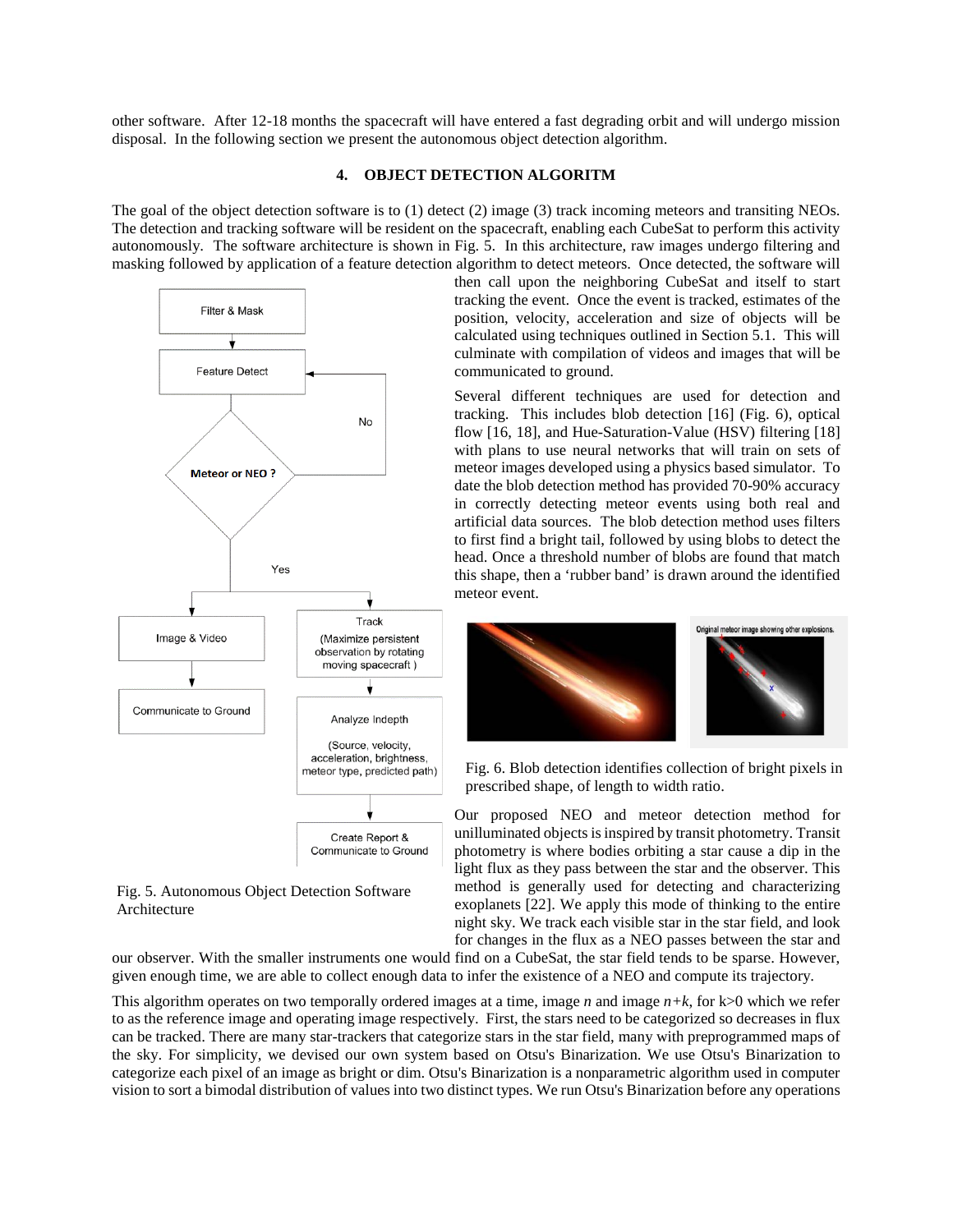on both our reference and operating image, to greatly reduce the search space of our method. The position of each bright pixel corresponds with a star and has its properties recorded separately for each image.

After correcting for parallax shift between the two images, the operating star map can be subtracted from the reference star map. This operation can be done in parallel for each star, leveraging the use of the FPGA present on SWIMSat. The result is a set of anomalies, pixels that were bright in the reference image but dark in the operating image. This step inherently generates many false positives due to sensor readout noise and drift.

Anomalies are stored for a period of *j* successive images, where *j>k*. The reference and operating images alone do not contain enough data to detect a transiting NEO. As we approach the *j*th image uncertainty begins to decrease. We know that sensor readout noise is Gaussian per-pixel, and that generally this noise is independent across all pixels (barring sensor defects). This implies the noise we see in each image is uniformly distributed across all the pixels. The trajectory of the NEO we expect to see are linear, as shown below. This allows us to extract useful data, even when the S/N ratio is below 1.

We show that the objects we track appear linear to our observation satellite by taking the partial derivative of Kepler's equation of motion:

$$
r = \frac{a(1 - e^2)}{1 + e\cos f} \tag{1}
$$

where:

$$
\frac{dr}{df} = \frac{a(1 - e^2)e\sin f}{(1 + e\cos f)^2} \tag{2}
$$

Eccentricity *e* and semi-major axis *a* of the object are constant during an observation, only true anomaly *f* is changing. Although *f* varies, changes in *f* are very small for the timescale of our observation. This allows us use the small angle approximation for sin *f* and cos *f*, making *dr/df* linear. This implies that the path of a NEO will appear linear to our observer. Now we can use a simple linear model to detect and track the object.

We capitalize on the apparent linearity of the trajectory by using RANdom SAmple Consensus (RANSAC) to generate a linear model from the aggregated anomalies. RANSAC operates very well on datasets with uniformly distributed outliers [23]. Like the star map subtraction, RANSAC lends itself very well to parallelism, and has already been implemented for FPGAs [24]. The model loss *L* of the model is used to classify whether or not a detection has occurred. When *L* is below a threshold, the resulting linear model is used as the estimated trajectory of the object.

The presented algorithm is composed of three computationally expensive parts, the binarization phase, the star search phase, and the RANSAC phase. Otsu's Binarization runs in *O(255 + n)* where *n* is the number of pixels [25]. The star search phase does a Boolean check of every pixel which evaluates to  $O(n)$ . The RANSAC phase consists of running *R* linear regressions with *S* stars for a runtime complexity of *O(4RS).* Computing the loss of inliers takes *O(2N)*, where *N* is the subset of stars that contribute to the line fit. Combining these results in  $O(k (4RS + 2N))$  [14], where *k* is the user-set upper limit on number of iterations. The default value of *k=100* worked for us. The number of stars *S* is a small fraction of the number of pixels, so the time complexity of the RANSAC phase is dominated by the other phases. The overall runtime complexity of our method scales linearly with the number of pixels.

#### **5. RESULTS**

Tests were run on a synthetic 2000×1000-pixel star field displaying stars with an apparent magnitude of 6.5 or less, (Fig. 7) from [26]. Uniformly distributed readout noise was applied to the star field with a normal distribution of  $\sigma$  = 0.5 DN per pixel. Otsu's Binarization began to break down around  $\sigma = 0.6$  and limited us from adding more noise. In the future, this could be replaced by a Binarization method developed specifically for star fields. A 8-bit pixel intensity range was used, resulting in roughly  $\sigma = 0.2$  of the total pixel range. The values  $k=1$  and  $j=30$  were used as our algorithm parameters.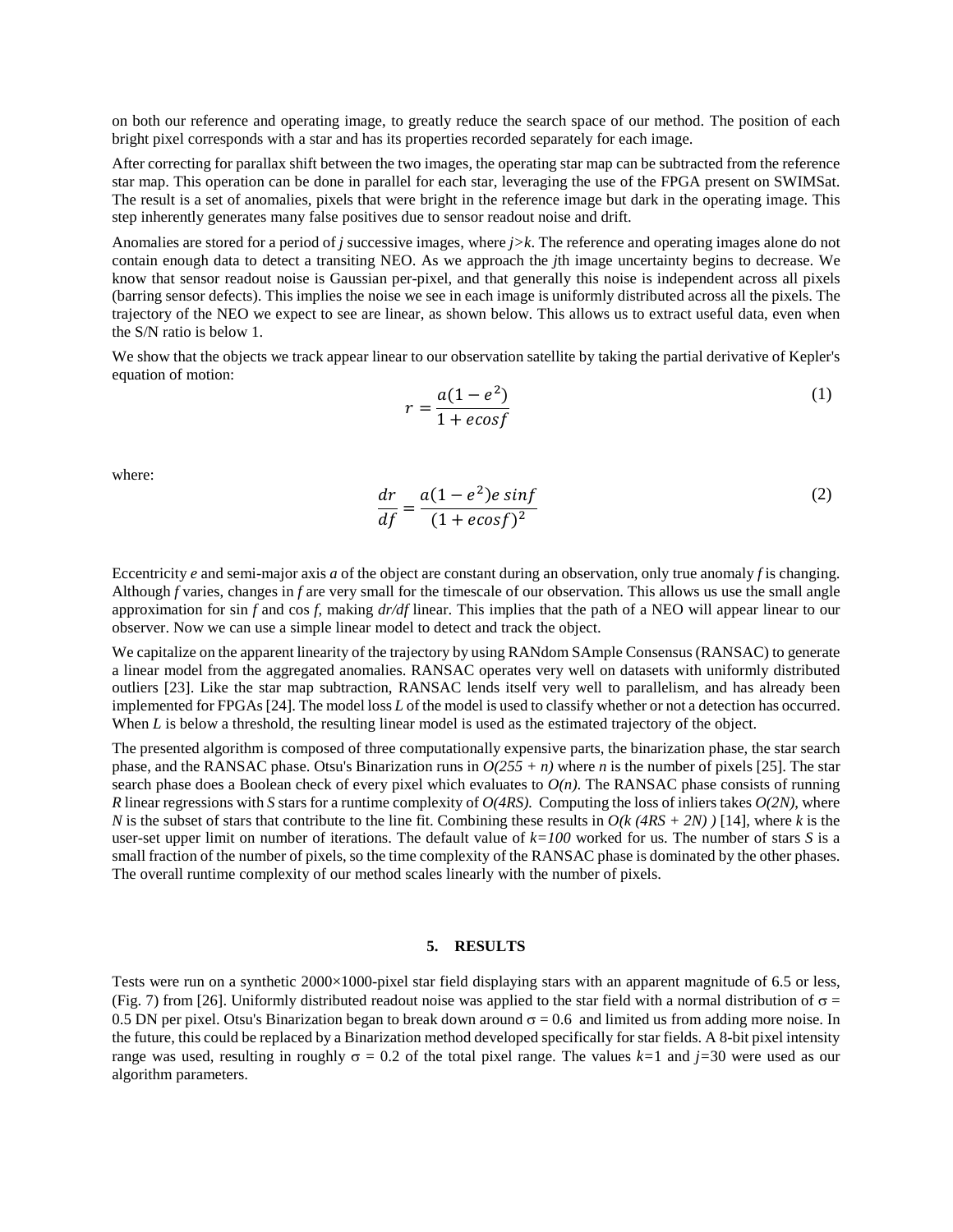

Fig. 7. A synthetic starfield of < 6:5 magnitude stars.

Linear NEO trajectories were randomly generated, with start and end points along *x=*0 and *x=*2000 respectively. The *y* values were uniformly selected from the domain [0, 1000]. The position of the NEO transit was simulated over 30 frames (Fig. 8).



Fig. 8. An NEO's position compiled from a series of images superimposed. Note that the dots are not the actual size of the occultation, they are greatly enlarged to aid the reader.

The occultation of the NEO was simulated with a 3-pixel radius black circle (Fig. 9). Over non-star pixels, the algorithm failed to detect anomalies from the object, as expected. In fact, the NEO only passed over a bright pixel in roughly 30% of the total frames (Fig. 10 left). 25 trials were run with these parameters, of which 22 were flagged as detections by the algorithm. The standard deviation between the actual trajectory and the estimated trajectory was 6.15 pixels (Fig. 10 right). On an 8-core 1st generation AMD Ryzen processor, the mean processing time per frame was 0.97 seconds. By rewriting the program in C and offloading the model generation and star map operations to a SWIMSats FPGA processor, we believe the current iteration is efficient enough to run on the SWIMSat spacecraft.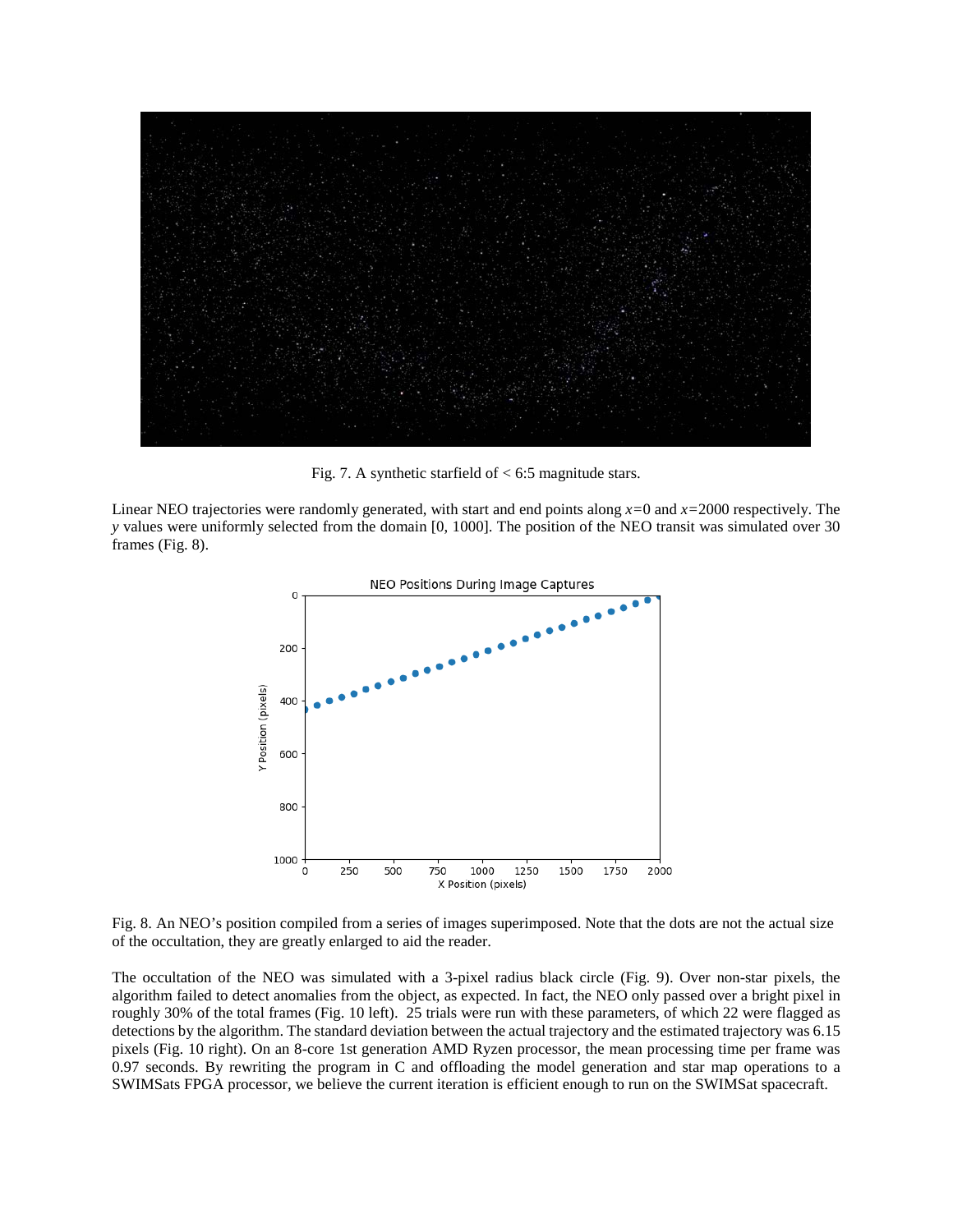Fig. 9. The star field with a NEO of radius of 3 pixels transiting over 30 frames superimposed on top. Human detection and tracking of these unilluminated objects is impossible.

The noise models here could be improved in the future. Pointing noise was not taken into account due to the difficulty in generating an accurate model for CubeSats. Ultimately, another step will exist to filter pointing noise and to reorient the frame to account for pointing drift. This paper focuses on what a single satellite can do. However, for three dimensional localizations another observation of the NEO transit is required. This observation could be a groundbased asset, but it would be interesting to see how multiple SWIMSats could work together to localize and track a NEO. Multiple SWIMSat observations could reduce the trajectory error and improve detection rates.



Fig. 10. (Left) The anomalies are detected over many frames and plotted. The simulated Gaussian sensor readout noise makes fitting a line more difficult. At  $\sigma = 0.5$  DN and below, the binarization process filters out much of the noise. However, with larger sigmas, Otsu's binarization begins to break down. (Right) One typical example of the actual trajectory of the NEO and the estimate produced by our algorithm

### **5.1 MULTIPOINT OBSERVATION**

Here we describe multipoint observation using 2 spacecraft. Using 2 GPS equipped spacecraft it is possible to concurrently track another object and determine its position. Using the position calculation, we may then extend this to calculating velocity and acceleration through change in time. This capability can be easily extended to *n* spacecrafts to cover a greater range or obtain increased accuracy. Now consider the image is seen by 2 spacecrafts A and B as shown in Fig. 11.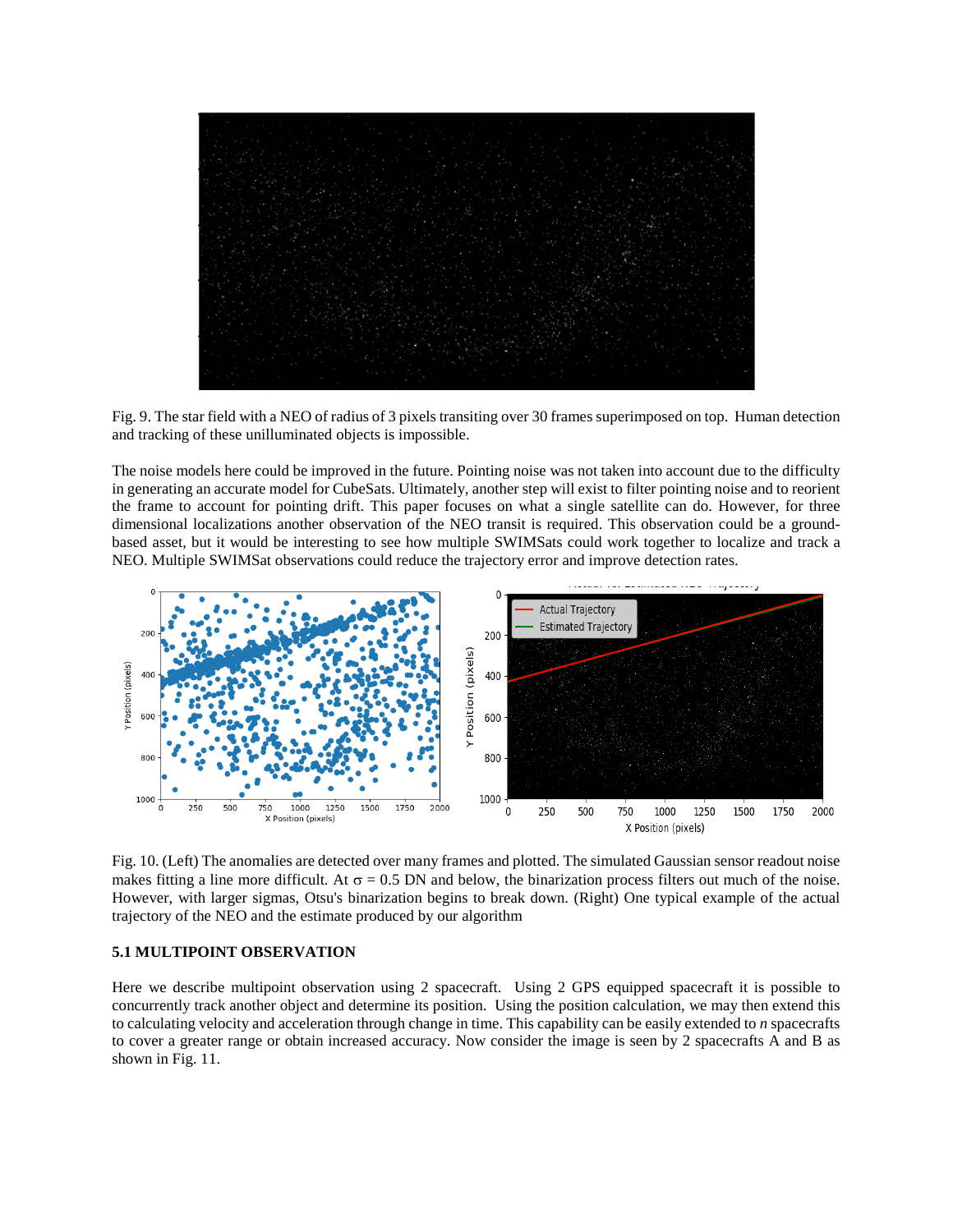

Fig. 11. Viewing geometry of 2 spacecrafts, where the intersection of the viewing planes yields the trajectory.

Let the vectors  $[a_A, b_A, c_A]$  and  $[a_B, b_B, c_B]$ , parameterize the viewing planes of spacecraft A and B. Then the intersection of the 2 planes yields the trajectory of the meteor as shown in Fig. 11. The trajectory line or the radiant direction is given by:

$$
\xi_R = \frac{(b_A c_B - b_B c_A)}{d_R} \qquad \eta_R = \frac{(b_A c_B - b_B c_A)}{d_R} \qquad \zeta_R = \frac{(a_A b_B - a_B b_A)}{d_R} \qquad (3)
$$

Where the length of the radiant vector is given by:

$$
d_R = \sqrt{(b_A c_B - b_B c_A)^2 + (b_A c_B - b_B c_A)^2 + (b_A c_B - b_B c_A)^2}
$$
\n(4)

The radiant right ascensions and declinations are now found from spherical coordinates as:

$$
\alpha_R = \tan^{-1} \frac{\eta_R}{\xi_R} \tag{5}
$$

With the radiant known the inertial location of  $n<sup>th</sup>$  pixel of the meteor event can be determined. According to [32], we can define the following relations:

The position vector of the event with respect to spacecraft A is given by:

$$
X_{AN} = b_n c_A - c_n b_A \qquad Y_{AN} = c_n a_A - a_n c_A \qquad Z_{AN} = a_n b_A - b_n a_A \qquad (6)
$$

The geocentric position of the  $n<sup>th</sup>$  pixel is then determined as:

$$
X_N = X_{AN} + X_A \t\t Y_N = Y_{AN} + Y_A \t\t Z_N = Z_{AN} + Z_A \t\t (7)
$$

Using this approach, we have shown how the position of the object seen by the two spacecraft can be calculated. The technique is then extended to calculating velocity and acceleration in a moving frame, together with the size of the object.

#### **6. CONCLUSIONS**

CubeSats thanks to their low developmental and launch costs offer new opportunities for rapidly demonstrating onorbit surveillance capabilities. We propose the development of SWIMSat (Space based Wide-angle Imaging of Meteors) 3U CubeSat on-orbit demonstrator network that is designed to observe illuminated and unilluminated objects entering the Earth's atmosphere and transiting in its vicinity. We have presented a way to autonomously detect and track unilluminated objects with visual-light sensors. This method scales linearly with image size and is therefore very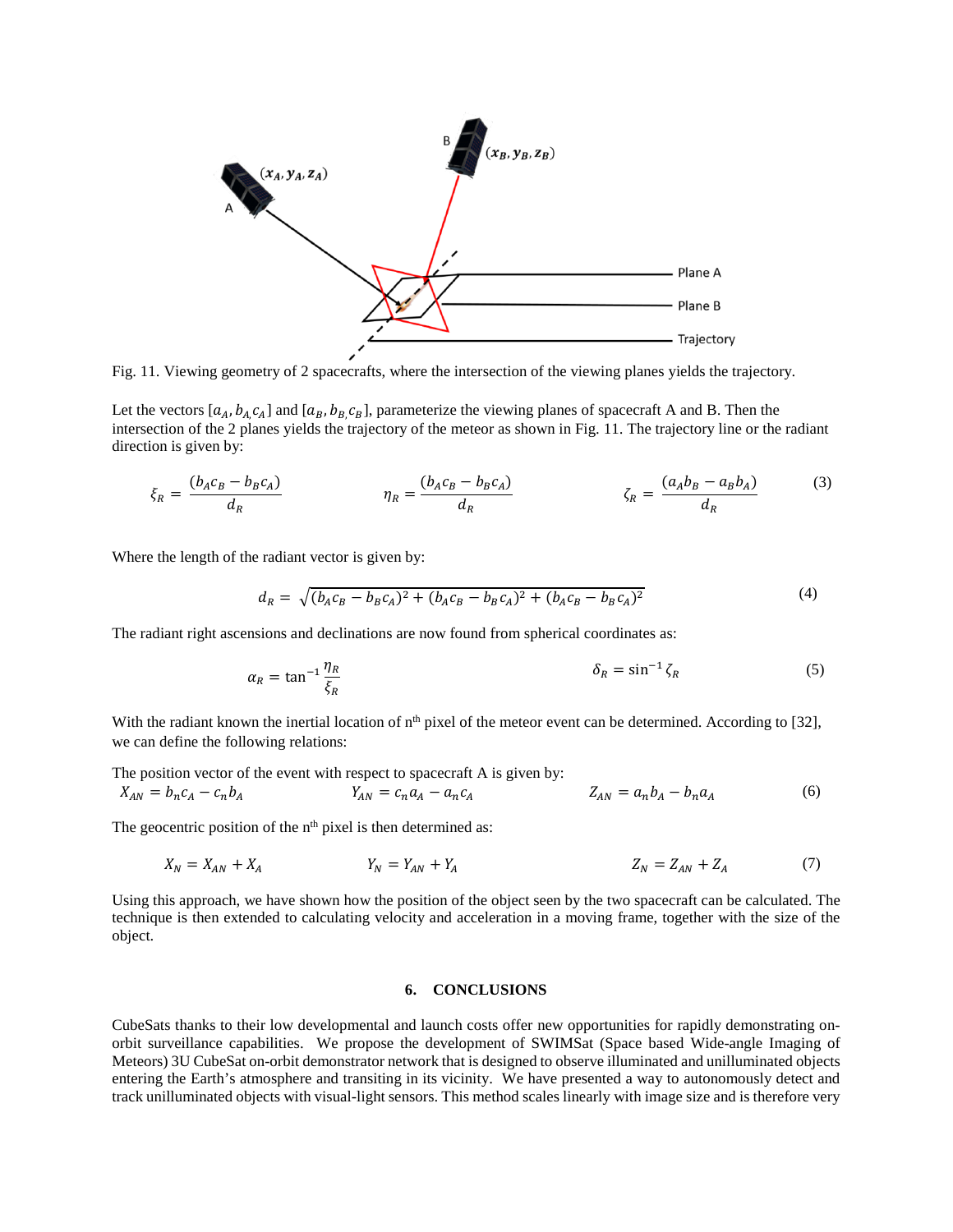quick with respect to runtime complexity. Preliminary results show accuracy to less than ten pixels with a high detection rate. Importantly this object detection and tracking task can't be performed by humans. With this method, our SWIMSat orbital observatory network could contribute to the search for meteors and NEOs. While initially developed for CubeSats, this method may be of use to larger satellites or even ground-based observatories.

### **7. REFERENCES**

- 1. J.M. Plane, "Cosmic dust in the earth's atmosphere," *Chemical Society Reviews* 41, pp. 6507-18, (2012).
- 2. P.G. Brown et al., "A 500-kiloton airburst over Chelyabinsk and an enhanced hazard from small impactors," *Nature* 503, 14 November 2013
- 3. S.D. Miller, W.C. Straka III, A. S. Bachmeier, T.J. Schmit, P.T. Partain, Y.-J. Noh, "Earth-viewing satellite perspectives on the Chelyabinsk meteor event," *PNAS*, 110 (45) 18092-18097, (2013).
- 4. S. Proud, "Reconstructing the orbit of the Chelyabinsk meteor using satellite observations," *Geophysical Resource Letters* (2013).
- 5. K. Hill, L. Rogers, R. Hawkes, "Sputtering and high altitude meteors," Earth, Moon, and Planets 95, pp. 403-- 12 (2004)
- 6. L. Rogers, K. Hill, R. Hawkes, "Mass loss due to sputtering and thermal processes in meteoroid ablation," Planetary and Space Science 53, pp. 1341-54 (2005).
- 7. D. Vinković, "Thermalization of sputtered particles as the source of diffuse radiation from high altitude meteors," Advances in Space Research 39, pp. 574-82 (2007).
- 8. T. Vondrak, J. Plane, S. Broadley, D. Janches, "A chemical model of meteoric ablation," Atmospheric Chemistry and Physics 8, pp. 7015-31, (2008).
- 9. S. Shin and W.-Y. Kim, "Fast satellite streak detection for high-resolution image," in 2018 International Workshop on Advanced Image Technology (IWAIT), pp. 1–4, IEEE, 2018.
- 10. J. McInroy, L. Robertson, and R. Erwin, "Autonomous distant visual silhouetting of satellites," IEEE Transactions on Aerospace and Electronic Systems, vol. 44, no. 2, 2008.
- 11. E. Murad, and I. P. Williams, eds. "Meteors in the Earth's Atmosphere: Meteoroids and Cosmic Dust and Their Interactions with the Earth's Upper Atmosphere," Cambridge University Press, (2002).
- 12. P. Jenniskens, S. J. Butow. "The 1998 Leonid multi‐instrument aircraft campaign—an early review." Meteoritics & Planetary Science 34.6, pp. 933—943, (1999).
- 13. P. Jenniskens, S. J. Butow, M. Fonda. "The 1999 Leonid multi-instrument aircraft campaign—an early review." Leonid Storm Research. Springer, Dordrecht, pp.1-26, (2000).
- 14. J. Peter, W. R. Ray. "The 2001 Leonid Multi-Instrument Aircraft Campaign-an early review." The Institute of Space and Astronautical Science repot. SP 15 (2003).
- 15. P. Jenniskens, "The 2002 Leonid MAC airborne mission: first results." WGN, Journal of the International Meteor Organization 30 pp. 218-224, (2002).
- 16. V. Hernandez, P. Gankidi, A. Chandra, A. Miller, P. Scowen, H. Barnaby, E. Adamson, E., Asphaug, E., Thangavelautham, J., "SWIMSat: Space Weather and Meteor Impact Monitoring using a Low-Cost 6U CubeSat," Proceedings of the 30th Annual AIAA/USU Conference on Small Satellites, 2016.
- 17. V. Hernandez, A. Ravindran, M. Herreras-Martinez, E. Asphaug, J. Thangavelautham, "On-Orbit Demonstration of the Space Weather and Meteor Impact Monitoring Network," Proceedings of the 31st AIAA/USU Small Satellite Conference, 2017.
- 18. R. Nallapu, A. Ravindran, H. Kalita, V. Hernandez, V. Reddy, R. Furfaro, E. Asphaug, J. Thangavelautham, "Smart Camera System Onboard a CubeSat for Space-based Object Reentry and Tracking," IEEE/ION PLANS Conference, 2018.
- 19. E. Asphaug, J. Thangavelautham, "Asteroid Regolith Mechanics and Primary Accretion Experiments in a Cubesat," Proceedings of the 45th Lunar and Planetary Science Conference, 2014.
- 20. J. Lightholder, A. Thoesen, E. Adamson, J. Jakubowski, R. Nallapu, S. Smallwood, L. Raura, A. Klesh, E. Asphaug, J. Thangavelautham, "Asteroid Origins Satellite 1: An On-orbit CubeSat Centrifuge Science Laboratory," Acta Astronautica, Vol 133, pp. 81-94 (2017).